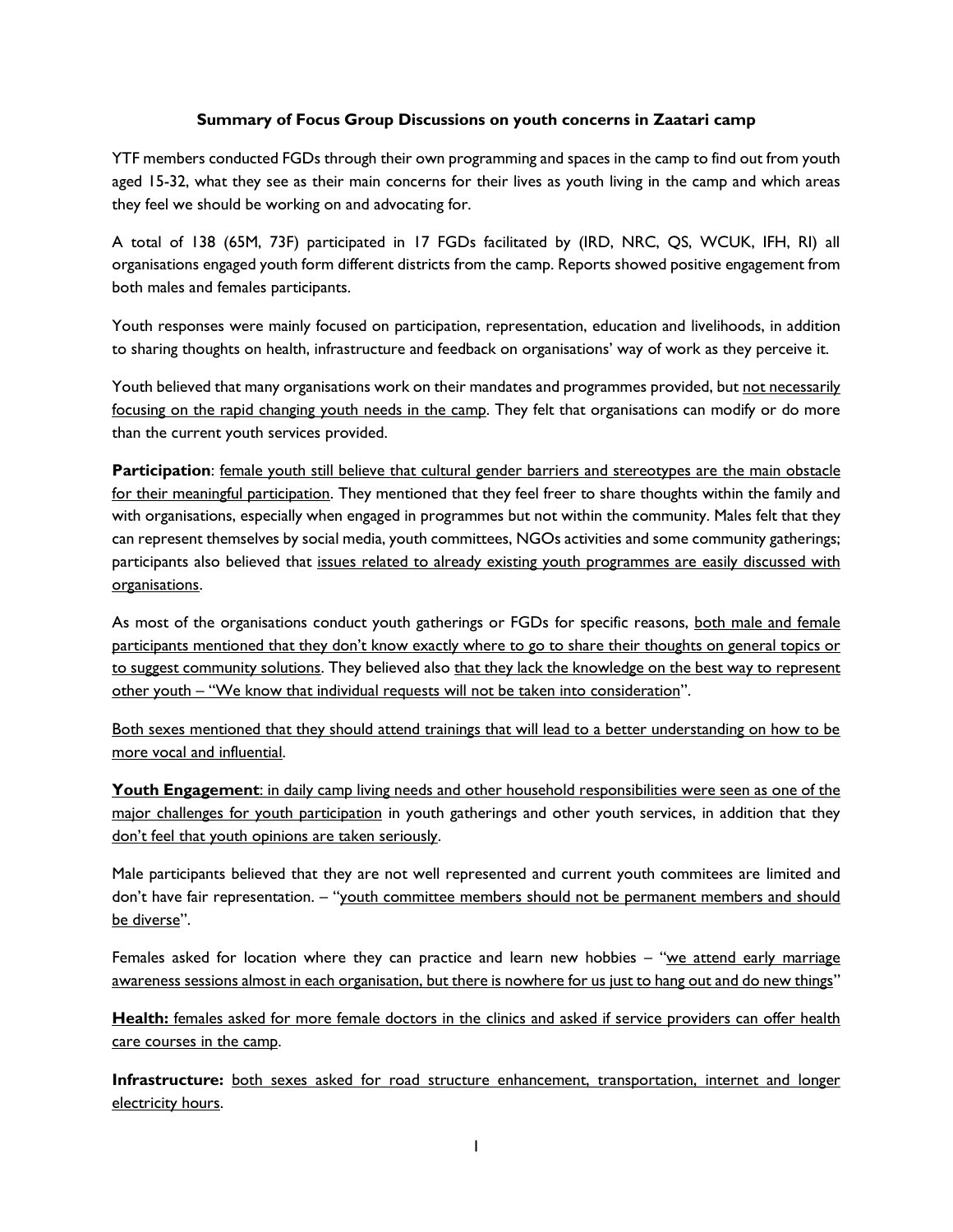**Education:** females believed that they have better education quality than males in the camp. They also mentioned that separating male/female schools and unifying schools time will make school attending time more efficient and will allow them to better learn and practice. Both mentioned that scientific and computer labs are needed in the schools.

Male participants criticized the same training opportunities provided among different organisations and asked for more different courses offering to match the different youth needs. They also asked for literacy and numeracy classes for all ages interested to learn.

Female participants asked for relaxed scholarship criteria where providers should take in consideration the camp contexts and the hardship to achieve high Tawjihi grades. Some also asked for CFW opportunities for current university students to allow them to generate some income that would help them attending university. Teachers trainings and open courses and programmes to all ages was mentioned a lot in the discussions.

**Protection:** Females also mentioned that organisations and the community should work more to reduce harassment and bullying.

**Livelihoods:** all participants asked to increase CFW opportunities in the camp. Nepotism was mentioned a lot and both sexes believe that organisations can invest more in the recruitment of CFW, they showed an understanding to opportunities given to vulnerable cases, yet they wished that qualified and certified people take a fair opportunity.

Male participants asked for a way to connect skilled people in the camp with employers outside the camp, and to create a center for all CFW opportunities announcements.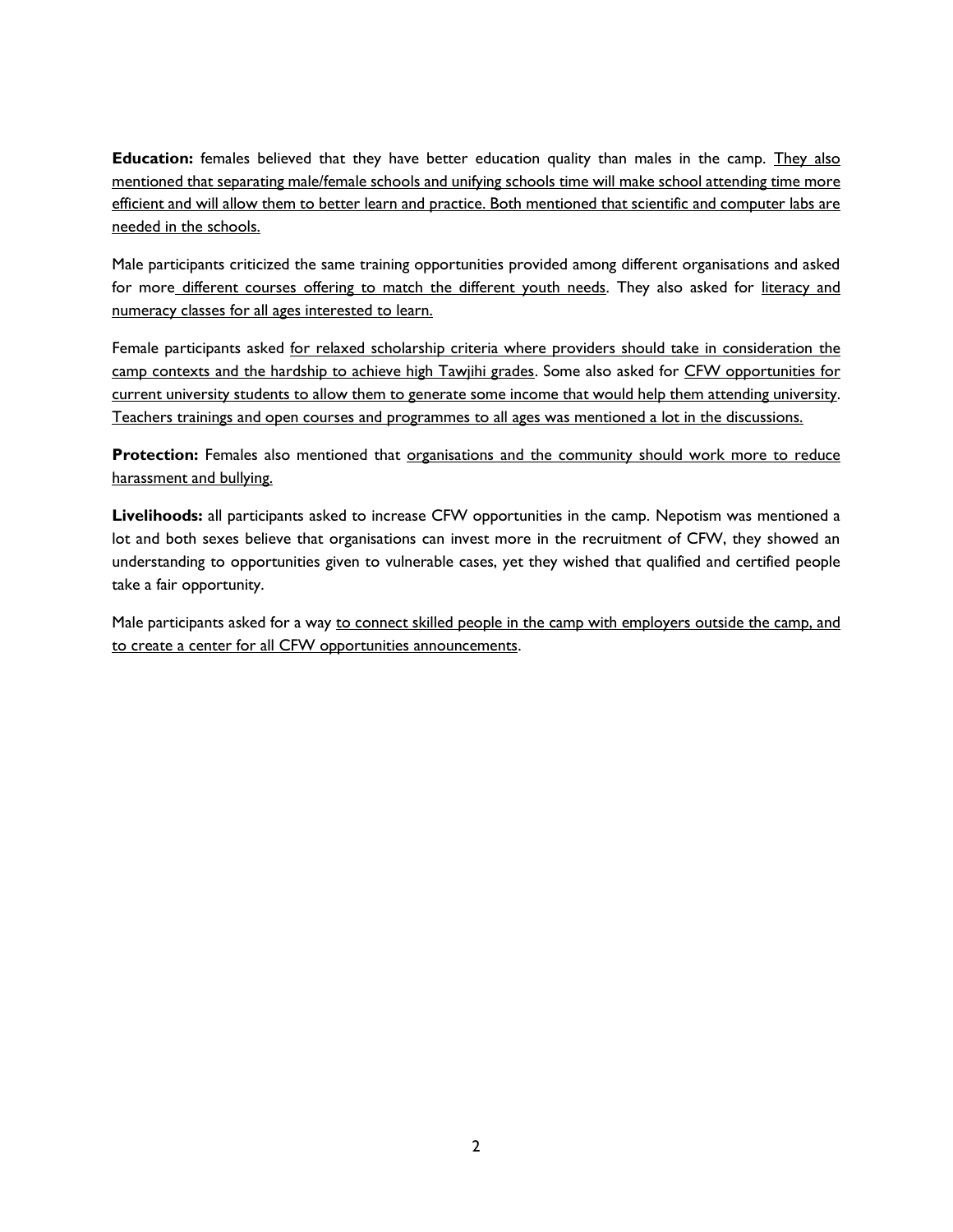# **ANNEX 1: Notes and Quotes from FGDs**

Female FGDs

#### **Participation**

They are not aware of most of the gatherings conducted for youth

Usually the concentration goes to the organisations interest

Asked requests usually takes time

20% of participants reported that they feel listened to.

In this age most of the females are married with a lot of responsibilities

The community doesn't take youth seriously

Stereotypes restrict female participation

Females feels that their voice is heard more at a family level than on a community level

Females agreed said that their voice is heard on an activity level once they are engaged with in youth programmes

#### Education

Relax the selection criteria to include Tawjihi graduates with average marks to access Scholarships

CFW opportunities for collogue students.

students do not have a quiet place to study in as the size of the household is small compared to the family size.

training courses should be open and available to interested refugees, regardless of age

Increasing the number of the provided scholarship

Look into increasing school time and include practical classes and computer labs

Asked for health care education programmes

Try to separate female and male schools and unify the school time for both, most of the female harassment take place between schools shifting time.

Train and equip school's teachers

Youth doesn't know much about doesn't know much about leadership most of them prefer guidance

Playgrounds are all for males

most of the course offered are limited for a specific age. And that, the service provides that offer course regardless the age, its certificates are not accredited and do not provide all the needed courses for youth.

> They believed that female education environment and opportunities are better than the male opportunities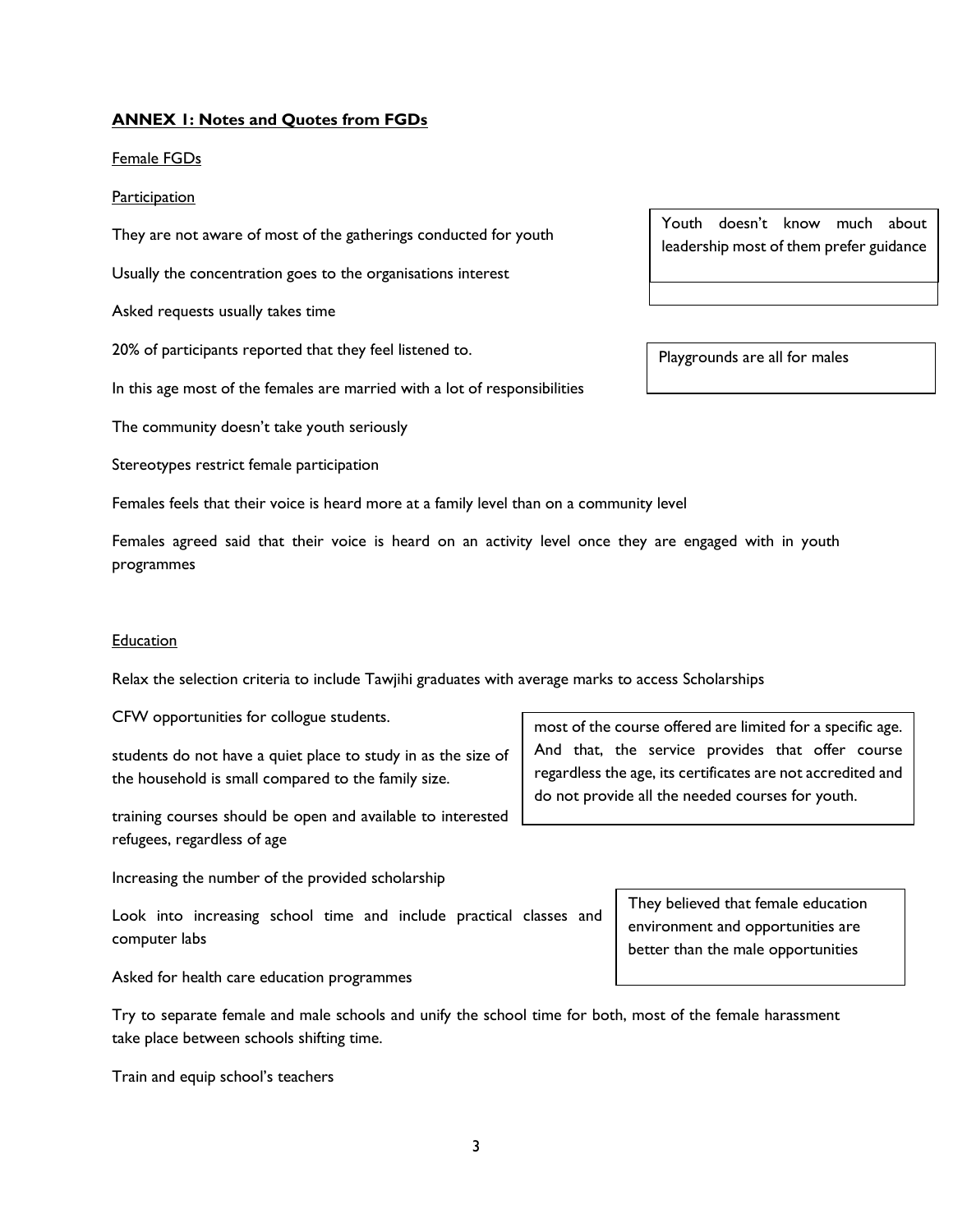### **Representation**

Feels more represented at HH level or with in the org programmes

They don't feel that there is a structure or entity to represent females in the camp

#### livelihoods

CFW opportunities for collogue students.

More CFW opportunities for females

Enhance CFW announcements, and make sure that they are disseminated equally among the community members

Maternity leaves for working mothers

#### **Concerns**

Cultural differentiation between males and females

No internet connections

Harassment and bullying

Most of the organisations receive individual requests, that's most probably why they don't respond

## Males

### **Participation**

Some trainings are only for a specific people in the camp

Stakeholders needs to listen to us

Lake of knowledge on where to go to give feedback or complain about organisations

We don't know how to ask for things or how to talk to organisations

"Organisations only care about their work"

issues related to NGOs existing programmes are easy to discuss and might be solved.

We attend too many awareness

sessions on early marriage, we wish we find a place to do something else, practice and learn new hobbies

Organisations should focus on representation and empowerment not only basic services